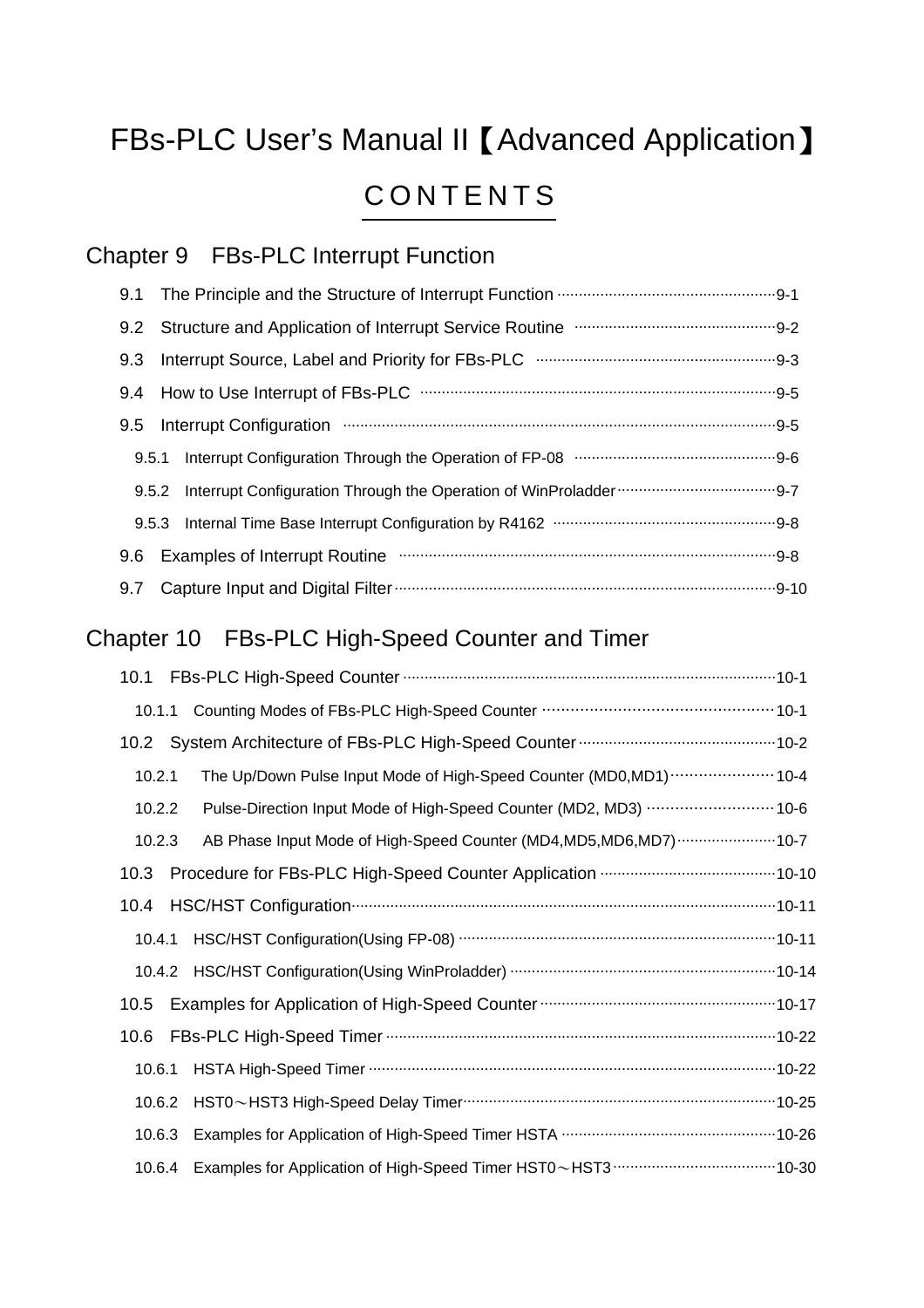# Chapter 11 The NC Positioning Control of FBs-PLC

|        | 11.4 Explanation for the Positioning Control Hardware of FBs-PLC 11-3                                            |
|--------|------------------------------------------------------------------------------------------------------------------|
|        |                                                                                                                  |
|        |                                                                                                                  |
|        | 11.5 The Explanation for the Position Control Function of FBs-PLC 11-5                                           |
| 11.5.1 | Interface of Stepping Motor manufacture and the format and the face of Stepping Motor manufacture and the format |
|        |                                                                                                                  |
|        |                                                                                                                  |
| 11.6   |                                                                                                                  |
|        |                                                                                                                  |

#### Chapter 12 The Communication Function of FBs-PLC

| 12.1   |                                                                                 |
|--------|---------------------------------------------------------------------------------|
| 12.1.1 |                                                                                 |
| 12.1.2 | Communication Ports (Port1~Port4): RS232 or RS485 Serial Interface ………………… 12-2 |
| 12.1.3 |                                                                                 |
| 12.2   |                                                                                 |
| 12.3   |                                                                                 |
| 12.4   |                                                                                 |
| 12.4.1 |                                                                                 |
| 12.4.2 |                                                                                 |
| 12.4.3 |                                                                                 |
| 12.4.4 |                                                                                 |
| 12.5   | Description and Application of Software Interface Types …………………………………… 12-18    |
| 12.5.1 |                                                                                 |
| 12.5.2 |                                                                                 |
| 12.5.3 |                                                                                 |
| 12.6   |                                                                                 |
| 12.7   |                                                                                 |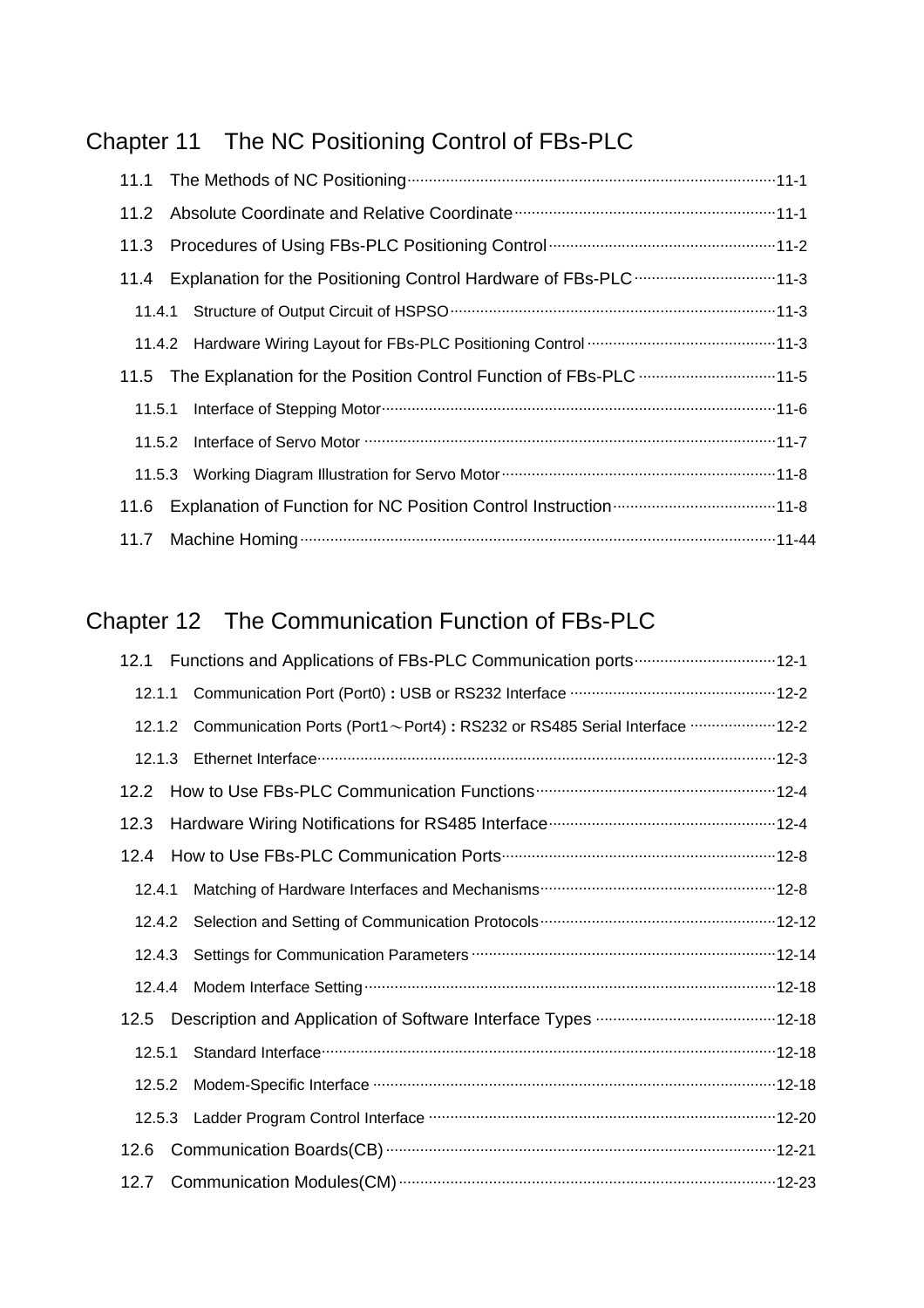| 12.7.1                                                                           |  |
|----------------------------------------------------------------------------------|--|
| 12.7.2                                                                           |  |
| Isolated RS232/RS485 Bi-Directional Signal Converter(FBs-CM25C)  12-28<br>12.7.3 |  |
|                                                                                  |  |
| 12.8.1                                                                           |  |
|                                                                                  |  |
|                                                                                  |  |
| 12.8.2                                                                           |  |
|                                                                                  |  |
|                                                                                  |  |
| 12.8.3                                                                           |  |
| 12.8.4                                                                           |  |
| 12.8.5                                                                           |  |
| 12.8.5.1                                                                         |  |
|                                                                                  |  |
| Hardware Installation minimum minimum minimum minimum minimum 12-35<br>12.8.6    |  |
| 12.8.7                                                                           |  |
| Procedures to Change the Configuration manufacture manufacture 12-42<br>12.8.8   |  |
| 12.8.9                                                                           |  |
| Chapter 13 The Applications of FBs-PLC Communication Link                        |  |
|                                                                                  |  |

| 13.1.2 Explanation of Respective Modes and Application Program for FUN151 13-2 |  |
|--------------------------------------------------------------------------------|--|
|                                                                                |  |
|                                                                                |  |
|                                                                                |  |

# Chapter 14 Application of ASCII File Output Function

### Chapter 15 Real Time Clock (RTC)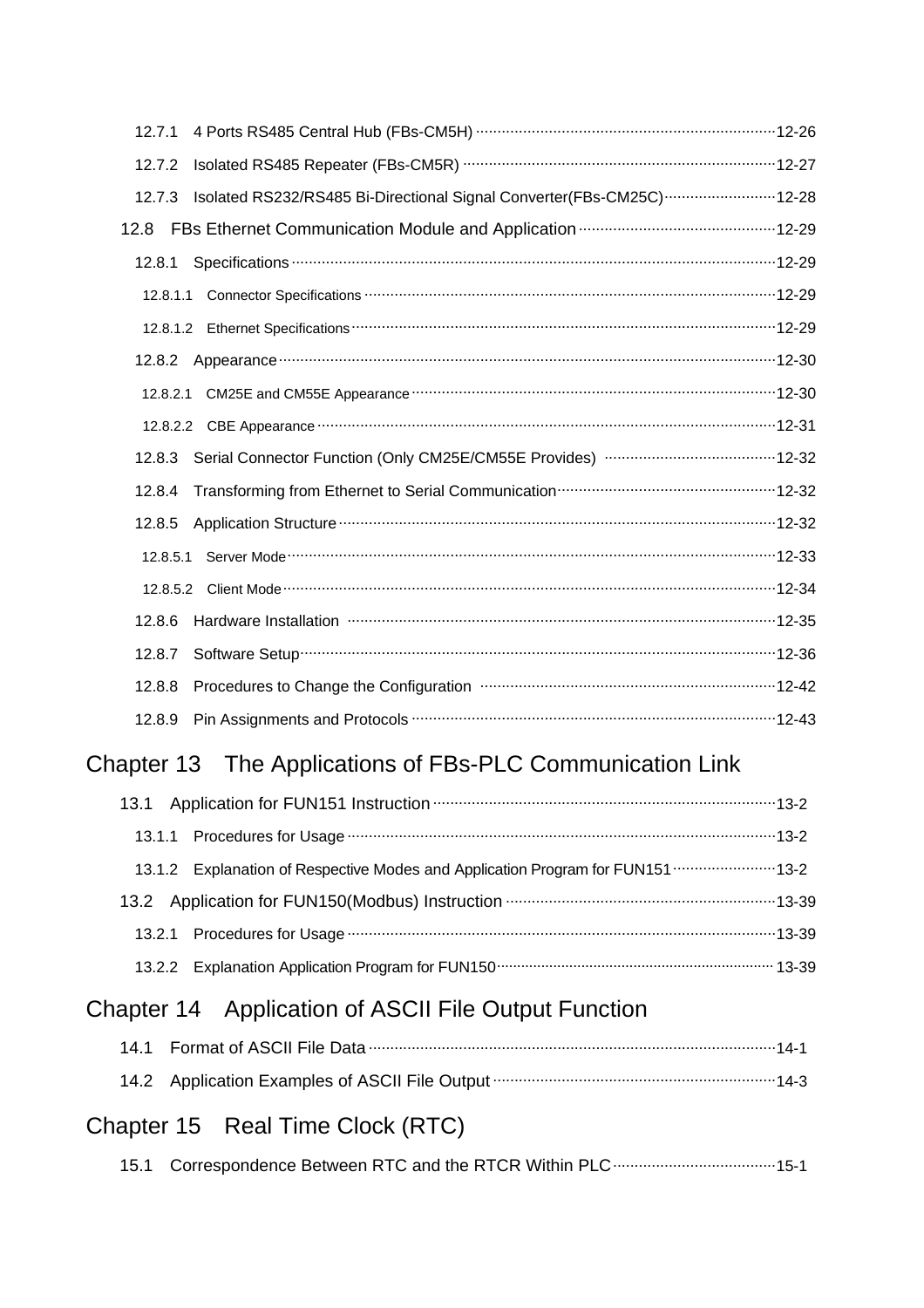|  | 15.2 RTC Access Control and Setting measurements are manufactured and 5-2 |  |
|--|---------------------------------------------------------------------------|--|
|  |                                                                           |  |

#### Chapter 16 7/16-Segment LED Display Module

| 16.1 | FBs-7SG Overview manufacturer manufacturer with the 16-1            |
|------|---------------------------------------------------------------------|
|      |                                                                     |
|      |                                                                     |
|      |                                                                     |
|      |                                                                     |
|      |                                                                     |
|      |                                                                     |
|      | 16.5 7-Segment LED Display and Individual LED Display Circuits 16-7 |
| 16.6 |                                                                     |
| 16.7 |                                                                     |
| 16.8 |                                                                     |
| 16.9 |                                                                     |

# Chapter 17 Thumbwheel Switch Input Model

| 17.2 The Procedure of Using FBs-32DGI Module <b>Constitution Construer 17-2</b> The Procedure of Using FBs-32DGI Module <b>Constitution</b> |  |
|---------------------------------------------------------------------------------------------------------------------------------------------|--|
|                                                                                                                                             |  |
|                                                                                                                                             |  |
|                                                                                                                                             |  |

#### Chapter 18 AIO Module

| 18.1 FBs-6AD Analog Input Module manufacture manufacture manufacture 18-1    |
|------------------------------------------------------------------------------|
| 18.1.1 Specifications of FBs-6AD manufactured contracts and the 18-1         |
|                                                                              |
|                                                                              |
|                                                                              |
|                                                                              |
|                                                                              |
|                                                                              |
| 18.1.7 Configuration of Analog Input manufacture and continuum and the 18-12 |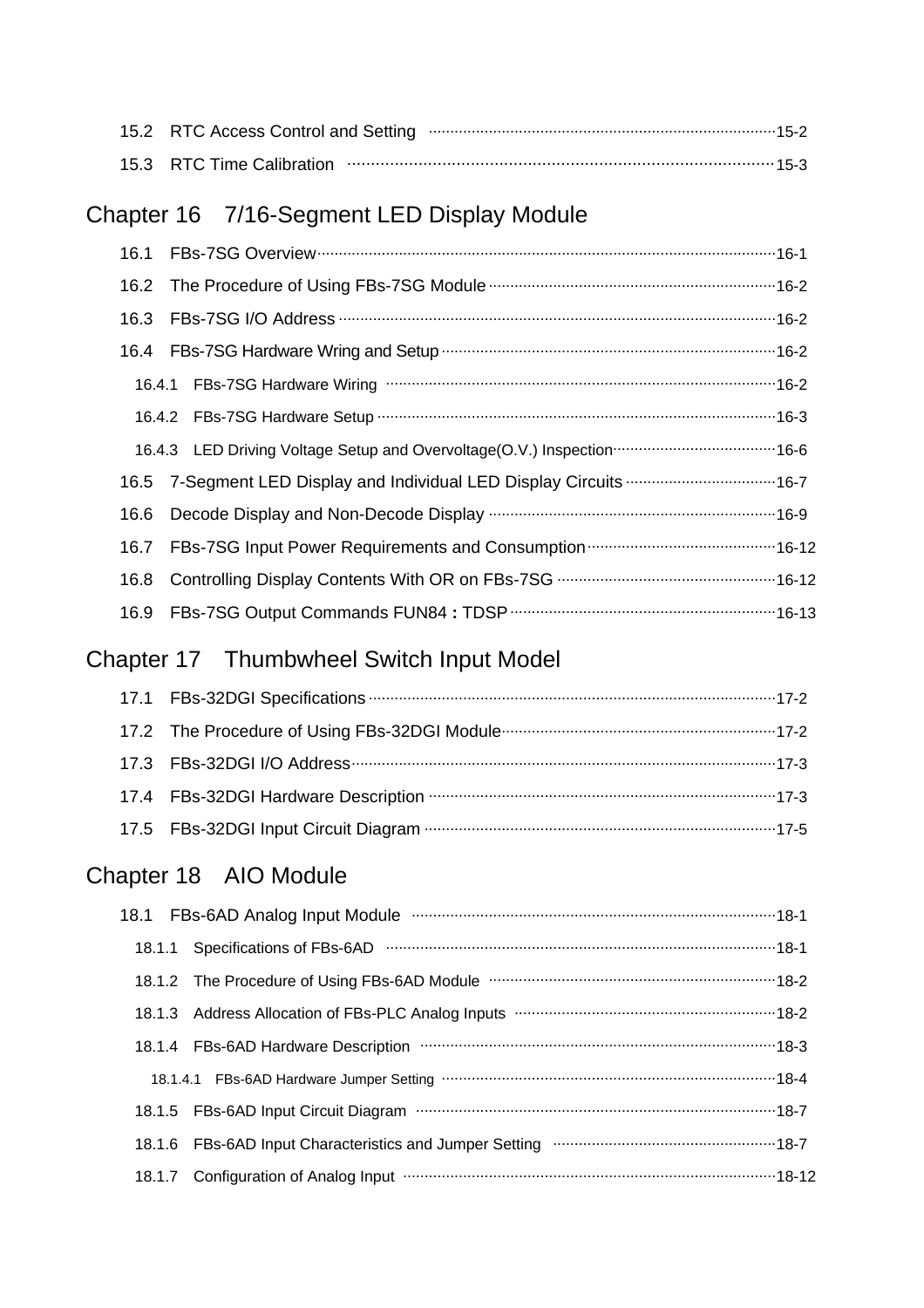| 18.1.8 |                                                                            |
|--------|----------------------------------------------------------------------------|
|        | 18.2 FB-4DA/2DA Analog Output Module manufacture manufacture 18-17         |
| 18.2.1 |                                                                            |
| 18.2.2 | The Procedure of Using FBs-4DA/2DA Analog Output Module manufacture 18-18  |
| 18.2.3 | Address Allocation of FBs-PLC Analog Outputs manufactured and the 18-18    |
| 18.2.4 |                                                                            |
|        |                                                                            |
| 18.2.5 |                                                                            |
| 18.2.6 |                                                                            |
| 18.2.7 | Tracking on the OFFSET Mode Output manufactured and the OFFSET Mode Output |
|        |                                                                            |
| 18.3.1 | Specifications of FBs-4A2D manufactured control and the 18-28              |
| 18.3.2 | The Procedure of Using FBs-4A2D Analog Input/Output Module  18-29          |
| 18.3.3 |                                                                            |
| 18.3.4 |                                                                            |
|        |                                                                            |
| 18.3.5 |                                                                            |
|        |                                                                            |

# Chapter 19 Analog Input/Output Expansion Board

| 19.3 Address Allocation of FBs Analog Expansion Boards manufacture manufacture 19-3 |
|-------------------------------------------------------------------------------------|
|                                                                                     |
|                                                                                     |
|                                                                                     |
|                                                                                     |
|                                                                                     |
|                                                                                     |

#### Chapter 20 Temperature Measurement of FBs-PLC and PID Control 20.1 Specifications of Temperature Measuring Modules of FBs-PLC ............................ 20-1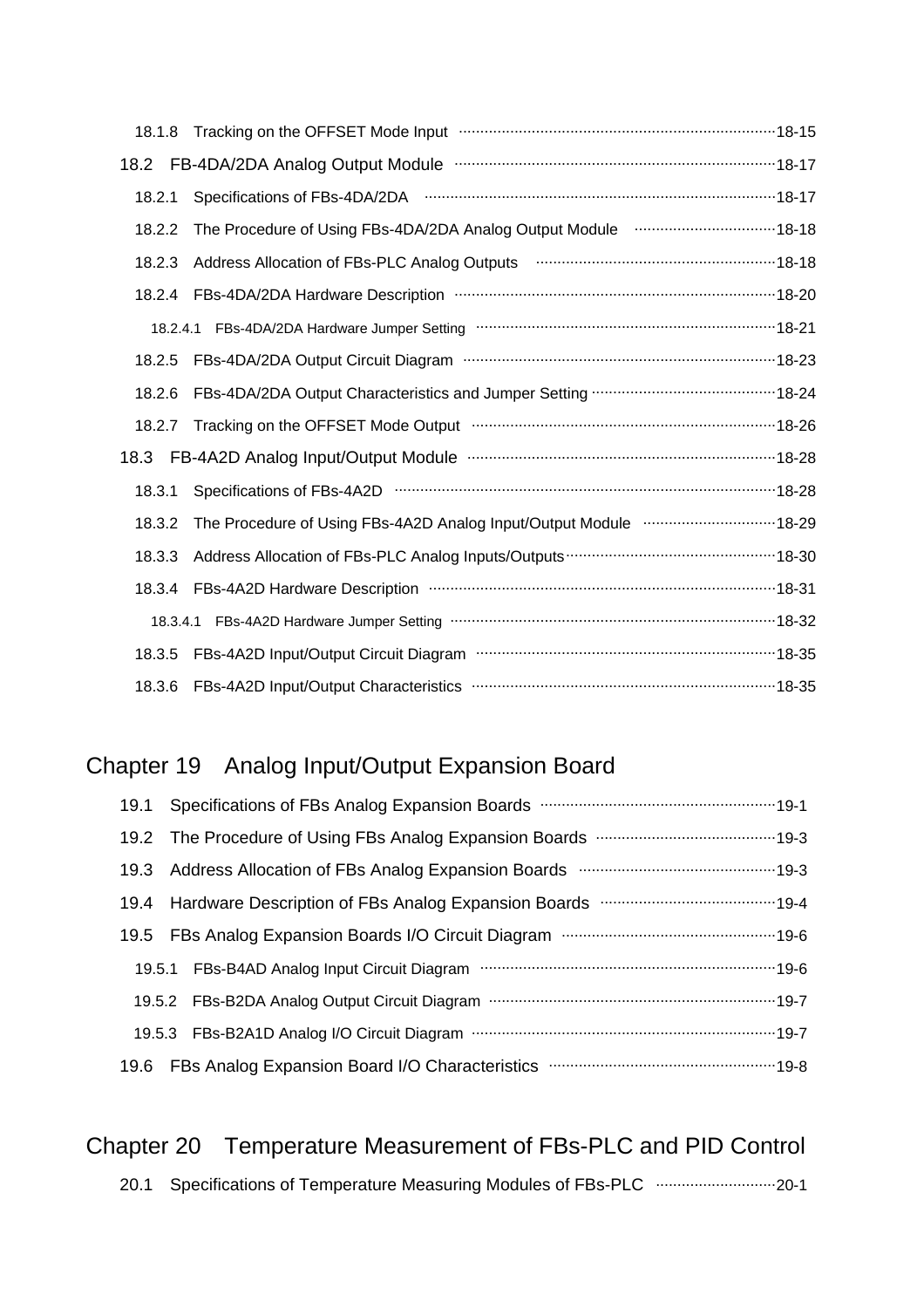| 20.1.1 |                                                                                   |  |  |
|--------|-----------------------------------------------------------------------------------|--|--|
| 20.1.2 |                                                                                   |  |  |
| 20.1.3 |                                                                                   |  |  |
| 20.2   |                                                                                   |  |  |
| 20.2.1 |                                                                                   |  |  |
| 20.2.2 |                                                                                   |  |  |
| 20.3   |                                                                                   |  |  |
| 20.3.1 |                                                                                   |  |  |
| 20.3.2 |                                                                                   |  |  |
| 20.3.3 | Description of Related Special Registers for Temperature Measurement ………………… 20-6 |  |  |
| 20.4   |                                                                                   |  |  |
| 20.5   |                                                                                   |  |  |
| 20.5.1 | FBs-2TC 、6TC 、16TC Outlook of Top View ………………………………………………………………………20-7            |  |  |
| 20.5.2 |                                                                                   |  |  |
| 20.5.3 |                                                                                   |  |  |
| 20.6   |                                                                                   |  |  |
| 20.6.1 |                                                                                   |  |  |
| 20.6.2 |                                                                                   |  |  |
| 20.6.3 |                                                                                   |  |  |
| 20.7   | Instructions Explanation and Program Example for Temperature Measurement and      |  |  |

# Chapter 21 Analog Input and Temperature Measurement Combination

#### Module

| 21.1 Specifications of Temperature & Analog Input Measuring Modules <b>multimary-21-1</b> |
|-------------------------------------------------------------------------------------------|
| 21.1.1 Specifications of Temperature Measurement manufacture manufacture 21-1             |
| 21-1.2 Specifications of Analog Input Measurement manufacture manufacture 21-2            |
| 21.1.3 Common Specifications manufactured communications and 21-3                         |
| 21.2 The Procedures of Using Temperature Measurement manufacture.com21-3                  |
| 21.3 The Procedures to Configure the Temperature Measurement 21-3                         |
|                                                                                           |
|                                                                                           |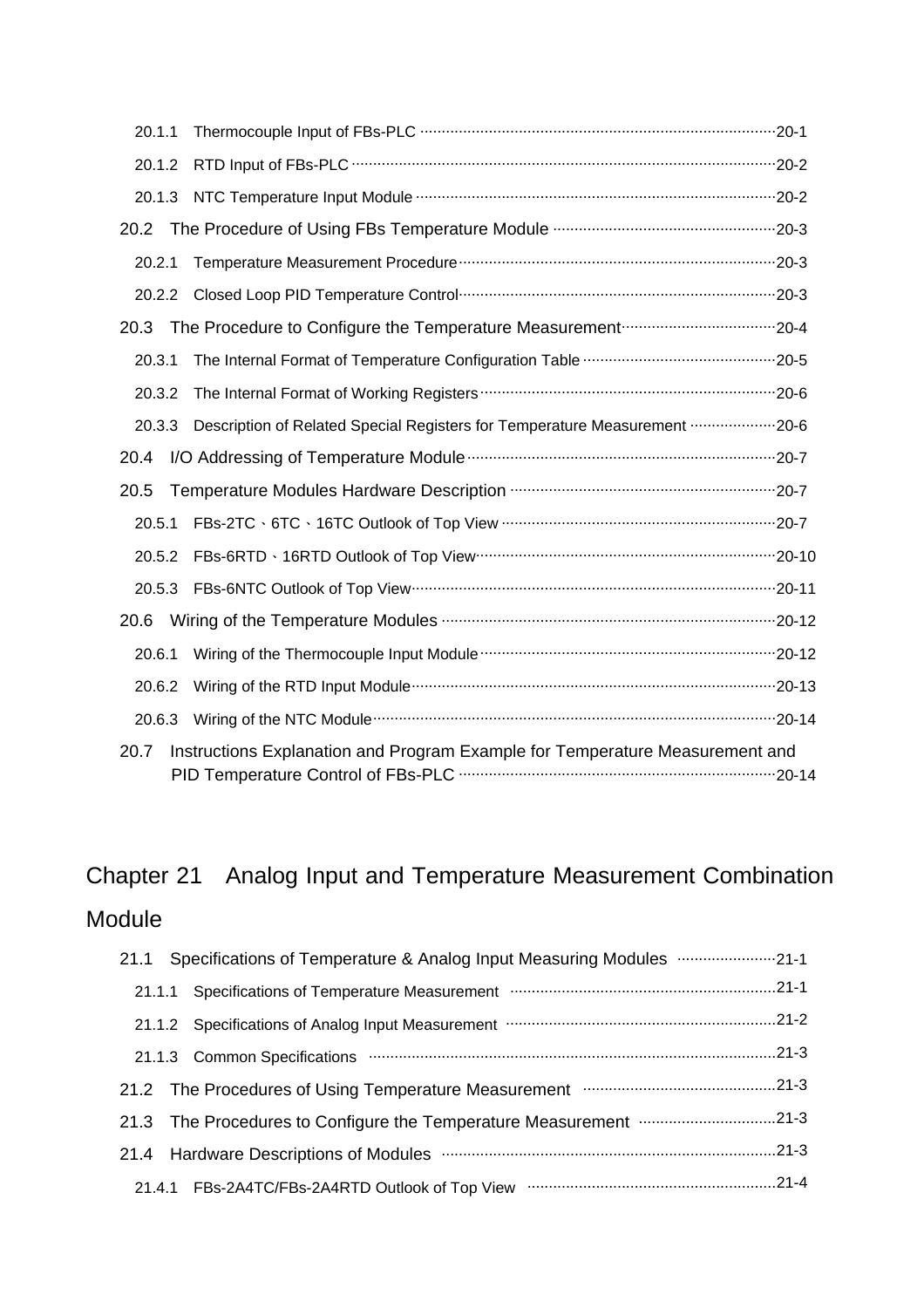| 21.5 Wiring of Modules manufactured and the manufactured Modules (21.5 Wiring of Modules manufactured and the manufactured manufactured and 21-6 |
|--------------------------------------------------------------------------------------------------------------------------------------------------|
| 21.5.1 Wiring of 2A4TC Module manufactured and contact and 21.5.1 Wiring of 2A4TC Module manufactured and contact and the 21-6                   |
|                                                                                                                                                  |
|                                                                                                                                                  |
|                                                                                                                                                  |
|                                                                                                                                                  |
|                                                                                                                                                  |
|                                                                                                                                                  |
|                                                                                                                                                  |
|                                                                                                                                                  |

#### Chapter 22 General Purpose PID Control

| 22.2 How to Select the Controller municipalization and the control of the Controller municipalization and the |  |
|---------------------------------------------------------------------------------------------------------------|--|
|                                                                                                               |  |
|                                                                                                               |  |
|                                                                                                               |  |
| 22.3 Explanation of the PID Instruction and Example Program Follows munical mass-22-3                         |  |

# 【**Appendix 1**】FATEK Communication Protocol

| command 40: |  |
|-------------|--|
| command 41: |  |
| command 42: |  |
| command 43: |  |
| command 44: |  |
| command 45: |  |